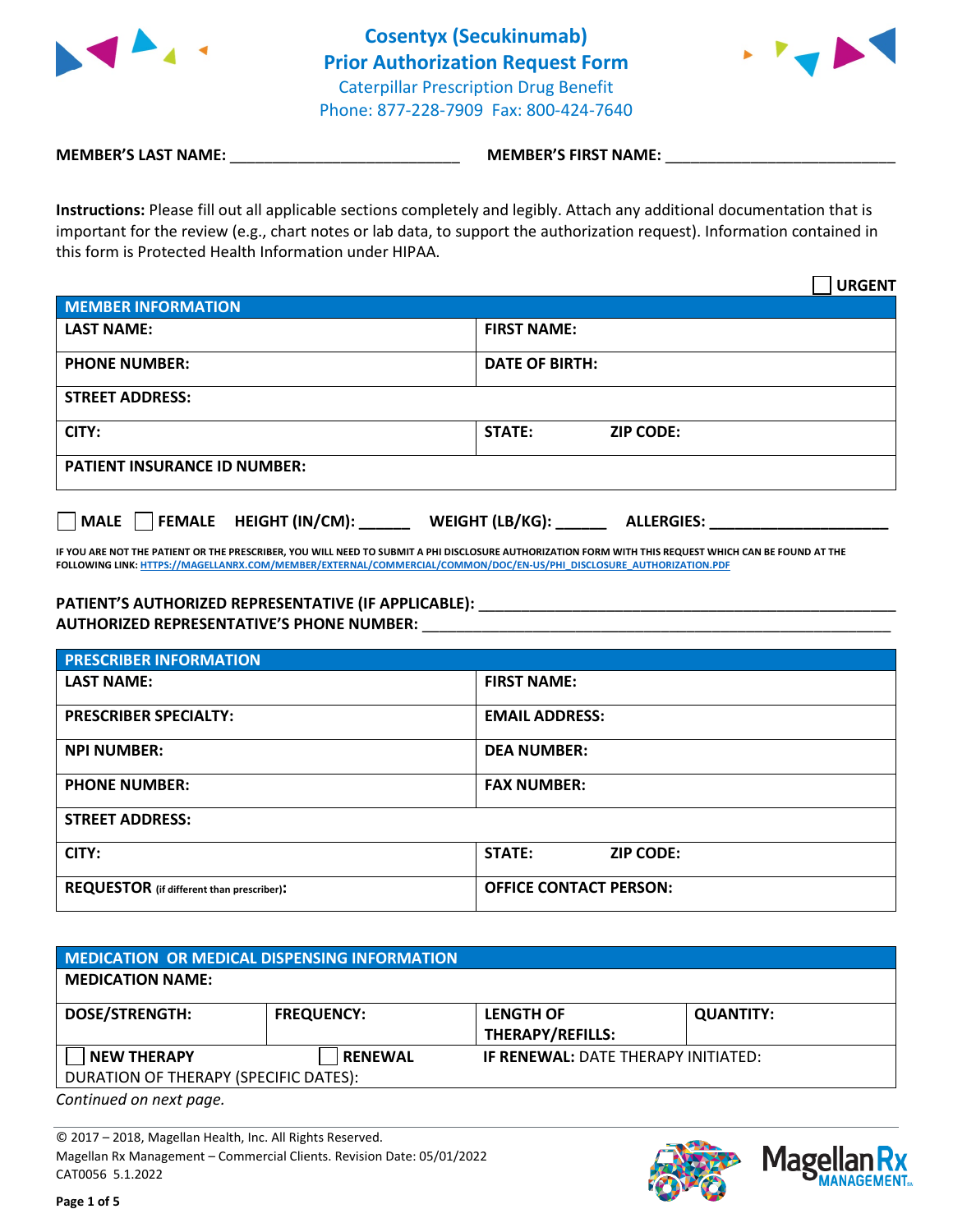



| <b>MEMBER'S LAST NAME:</b>                                                                                                                                                                                                                              | <b>MEMBER'S FIRST NAME:</b>                |                            |  |  |  |  |
|---------------------------------------------------------------------------------------------------------------------------------------------------------------------------------------------------------------------------------------------------------|--------------------------------------------|----------------------------|--|--|--|--|
| 1. HAS THE PATIENT TRIED ANY OTHER MEDICATIONS FOR THIS CONDITION? YES (if yes, complete below)<br><b>NO</b>                                                                                                                                            |                                            |                            |  |  |  |  |
| <b>MEDICATION/THERAPY (SPECIFY DRUG</b>                                                                                                                                                                                                                 | <b>DURATION OF THERAPY</b>                 | <b>RESPONSE/REASON FOR</b> |  |  |  |  |
| NAME AND DOSAGE):                                                                                                                                                                                                                                       | (SPECIFY DATES):                           | <b>FAILURE/ALLERGY:</b>    |  |  |  |  |
|                                                                                                                                                                                                                                                         |                                            |                            |  |  |  |  |
|                                                                                                                                                                                                                                                         |                                            |                            |  |  |  |  |
|                                                                                                                                                                                                                                                         |                                            |                            |  |  |  |  |
| <b>2. LIST DIAGNOSES:</b>                                                                                                                                                                                                                               |                                            | <b>ICD-10:</b>             |  |  |  |  |
| $\Box$ Ankylosing spondylitis                                                                                                                                                                                                                           | □ Juvenile Psoriatic Arthritis             |                            |  |  |  |  |
| $\square$ Plaque psoriasis                                                                                                                                                                                                                              | $\Box$ Active Enthesitis-related arthritis |                            |  |  |  |  |
| $\Box$ Psoriatic arthritis                                                                                                                                                                                                                              |                                            |                            |  |  |  |  |
| □ Non-radiographic axial spondyloarthritis                                                                                                                                                                                                              |                                            |                            |  |  |  |  |
| □ Other Diagnosis                                                                                                                                                                                                                                       | -ICD-10 Code(s):                           |                            |  |  |  |  |
| 3. REQUIRED CLINICAL INFORMATION: PLEASE PROVIDE ALL RELEVANT CLINICAL INFORMATION TO SUPPORT A                                                                                                                                                         |                                            |                            |  |  |  |  |
| PRIOR AUTHORIZATION.                                                                                                                                                                                                                                    |                                            |                            |  |  |  |  |
| <b>Clinical information:</b>                                                                                                                                                                                                                            |                                            |                            |  |  |  |  |
| Will this drug be used as part of a clinical trial? $\Box$ Yes $\Box$ No                                                                                                                                                                                |                                            |                            |  |  |  |  |
|                                                                                                                                                                                                                                                         |                                            |                            |  |  |  |  |
| For initial request:                                                                                                                                                                                                                                    |                                            |                            |  |  |  |  |
| Will Cosentyx be used concurrently with another tumor necrosis factor (TNF) inhibitor? $\Box$ Yes $\Box$ No                                                                                                                                             |                                            |                            |  |  |  |  |
|                                                                                                                                                                                                                                                         |                                            |                            |  |  |  |  |
| Select if Cosentyx is being prescribed by one of the following specialists:                                                                                                                                                                             |                                            |                            |  |  |  |  |
| Dermatologist<br>Rheumatologist                                                                                                                                                                                                                         |                                            |                            |  |  |  |  |
| Has the patient tried and had an inadequate response to a three month trial of Enbrel? $\Box$ Yes $\Box$ No * <i>Must</i><br>provide documentation, including trial dates.                                                                              |                                            |                            |  |  |  |  |
| Has the patient tried and had an inadequate response to a three month trial of Humira? $\Box$ Yes $\Box$ No * <i>Must</i><br>provide documentation, including trial dates.                                                                              |                                            |                            |  |  |  |  |
| For plaque psoriasis, also answer the following:                                                                                                                                                                                                        |                                            |                            |  |  |  |  |
| Does the patient have plaques covering at least 3% of their body surface area (BSA)? $\Box$ Yes $\Box$ No                                                                                                                                               |                                            |                            |  |  |  |  |
|                                                                                                                                                                                                                                                         |                                            |                            |  |  |  |  |
| Are plaques covering < 3% of BSA, but with involvement of palms, soles, head and neck, or genitalia which causes<br>disruption of normal activities? $\Box$ Yes $\Box$ No *Must provide chart note documentation                                        |                                            |                            |  |  |  |  |
| Has the patient had inadequate response to a topical therapy (e.g., corticosteroids, anthralin, calcipotriene,<br>tazarotene)? □ Yes □ No                                                                                                               |                                            |                            |  |  |  |  |
| If "yes" to the above question, document the agent(s) that have been tried and trial dates:                                                                                                                                                             |                                            |                            |  |  |  |  |
| Has the patient had a trial and had inadequate response to phototherapy options with psoralens with UVA light<br>(PUVA) or UVB with coal tar? □ Yes □ No<br>If "yes" to the above question, document the agent(s) that have been tried and trial dates: |                                            |                            |  |  |  |  |
|                                                                                                                                                                                                                                                         |                                            |                            |  |  |  |  |





<sup>© 2017 –</sup> 2018, Magellan Health, Inc. All Rights Reserved. Magellan Rx Management – Commercial Clients. Revision Date: 05/01/2022 CAT0056 5.1.2022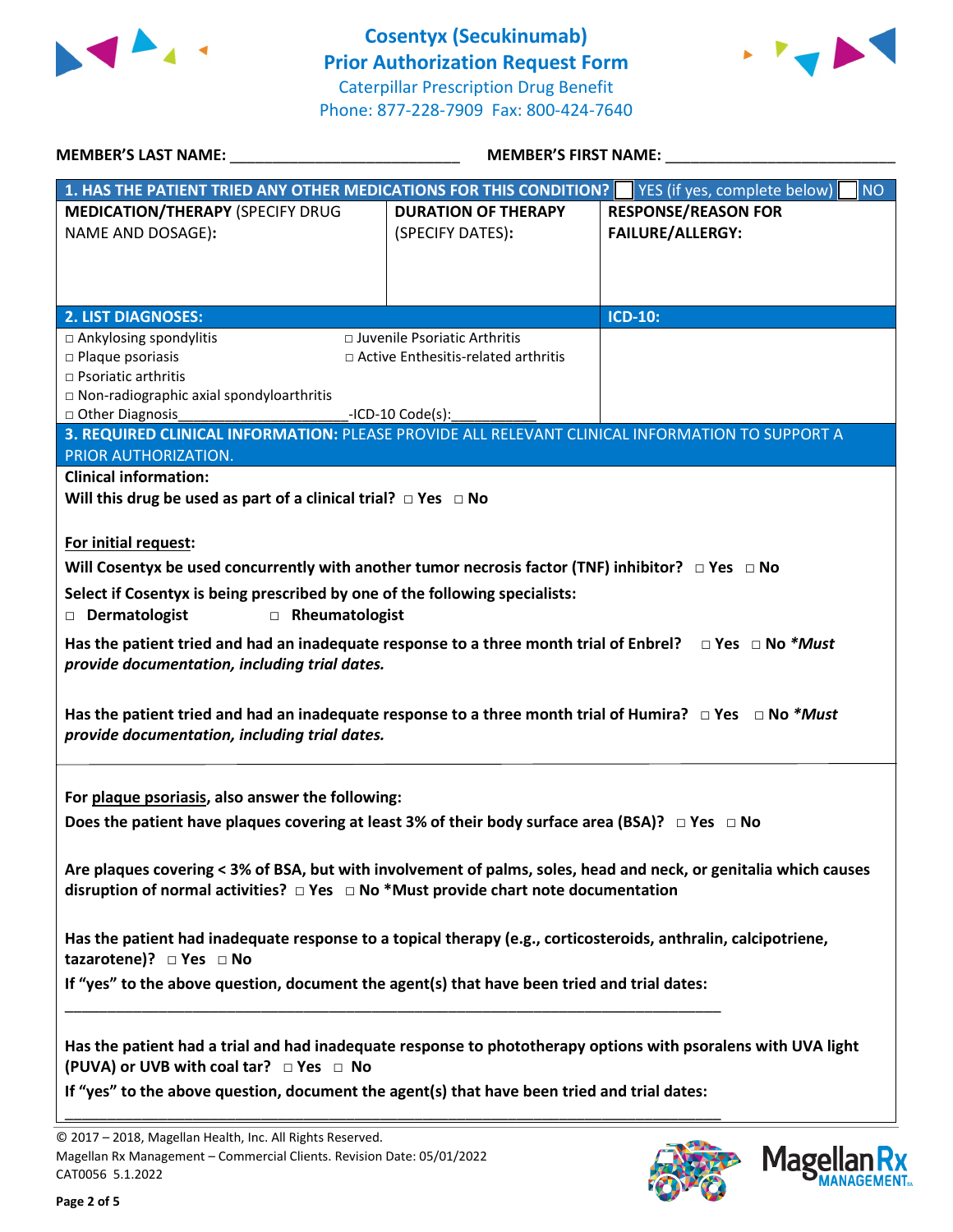



**MEMBER'S LAST NAME:** \_\_\_\_\_\_\_\_\_\_\_\_\_\_\_\_\_\_\_\_\_\_\_\_\_\_\_ **MEMBER'S FIRST NAME:** \_\_\_\_\_\_\_\_\_\_\_\_\_\_\_\_\_\_\_\_\_\_\_\_\_\_\_

**Has the patient had a trial and had inadequate response to at least one oral systemic therapy (i.e., acitretin, methotrexate, or cyclosporine)? □ Yes □ No**

**If "yes" to the above question, document the agent(s) that have been tried and trial dates:**  \_\_\_\_\_\_\_\_\_\_\_\_\_\_\_\_\_\_\_\_\_\_\_\_\_\_\_\_\_\_\_\_\_\_\_\_\_\_\_\_\_\_\_\_\_\_\_\_\_\_\_\_\_\_\_\_\_\_\_\_\_\_\_\_\_\_\_\_\_\_\_\_\_\_\_\_\_

**If "no" to the above question, does the patient have contraindications to all three oral systemic therapies (acitretin AND methotrexate AND cyclosporine)?\* □ Yes □ No**

*\*Please submit documentation of the contraindications to all three drugs.*

**For ankylosing spondylitis, also answer the following:**

**Has the patient had an adequate trial and failure of at least two non-steroidal anti-inflammatory agents (NSAIDs) or is use with these agents contraindicated? □ Yes □ No**

**If "yes" to the above question, document the agent(s) that have been tried and/or contraindications to therapy:**\_\_\_\_\_\_\_\_\_\_\_\_\_\_\_\_\_\_\_\_\_\_\_\_\_\_\_\_\_\_\_\_\_\_\_\_\_\_\_\_\_\_\_\_\_\_\_\_\_\_\_\_\_\_\_\_\_\_\_\_\_\_\_\_\_\_\_\_\_\_\_\_\_\_\_

\_\_\_\_\_\_\_\_\_\_\_\_\_\_\_\_\_\_\_\_\_\_\_\_\_\_\_\_\_\_\_\_\_\_\_\_\_\_\_\_\_\_\_\_\_\_\_\_\_\_\_\_\_\_\_\_\_\_\_\_\_\_\_\_\_\_\_\_\_\_\_\_\_\_\_\_\_\_\_\_\_\_

**Has the patient been treated with methotrexate AND has had adequate trial and failure of one NSAID? □ Yes □ No If "yes" to the above question, document the agent(s) that have been tried :** 

**For psoriatic arthritis, also answer the following:** 

**Has the patient had at least a 3 month trial and failed previous therapy with an oral non-biologic disease modifying anti-rheumatic agent (DMARD) (e.g., methotrexate, azathioprine (Imuran), sulfasalazine (Azulfidine), or leflunomide (Arava))? □ Yes □ No**

**Is the patient unable to take the prerequisite non-biologic DMARD due to their chronic liver disease (such as chronic hepatitis, fatty liver,nonalcoholic steatohepatitis/NASH, or elevated liver enzymes)? □ Yes □ No If "no" to the above question, provide the rationale as to why the patient has not taken the prequisite non-biologic DMARD:**\_\_\_\_\_\_\_\_\_\_\_\_\_\_\_\_\_\_\_\_\_\_\_\_\_\_\_\_\_\_\_\_\_\_\_\_\_\_\_\_\_\_\_\_\_\_\_\_\_\_\_\_\_\_\_\_\_\_\_\_\_\_\_\_\_\_\_\_\_\_\_\_\_\_\_

**For non-radiographic axial spondyloarthritis, also answer the following:** 

**Does the patient have objective signs of inflammation by presence of sacroiliitis on MRI imaging results? □ Yes □ No** *Please submit MRI imaging report***.**

\_\_\_\_\_\_\_\_\_\_\_\_\_\_\_\_\_\_\_\_\_\_\_\_\_\_\_\_\_\_\_\_\_\_\_\_\_\_\_\_\_\_\_\_\_\_\_\_\_\_\_\_\_\_\_\_\_\_\_\_\_\_\_\_\_\_\_\_\_\_\_\_\_\_\_\_\_\_\_\_\_\_

**Does the patient have objective signs of inflammation by presence of an elevated C-reactive protein level? □ Yes □ No** *Please submit lab report.*

**Has the patient had an inadequate response to at least two different NSAIDs □ Yes □ No** *Please submit documentation.*

**Is the patient taking high-potency opioid analgesics? □ Yes □ No**

© 2017 – 2018, Magellan Health, Inc. All Rights Reserved. Magellan Rx Management – Commercial Clients. Revision Date: 05/01/2022 CAT0056 5.1.2022



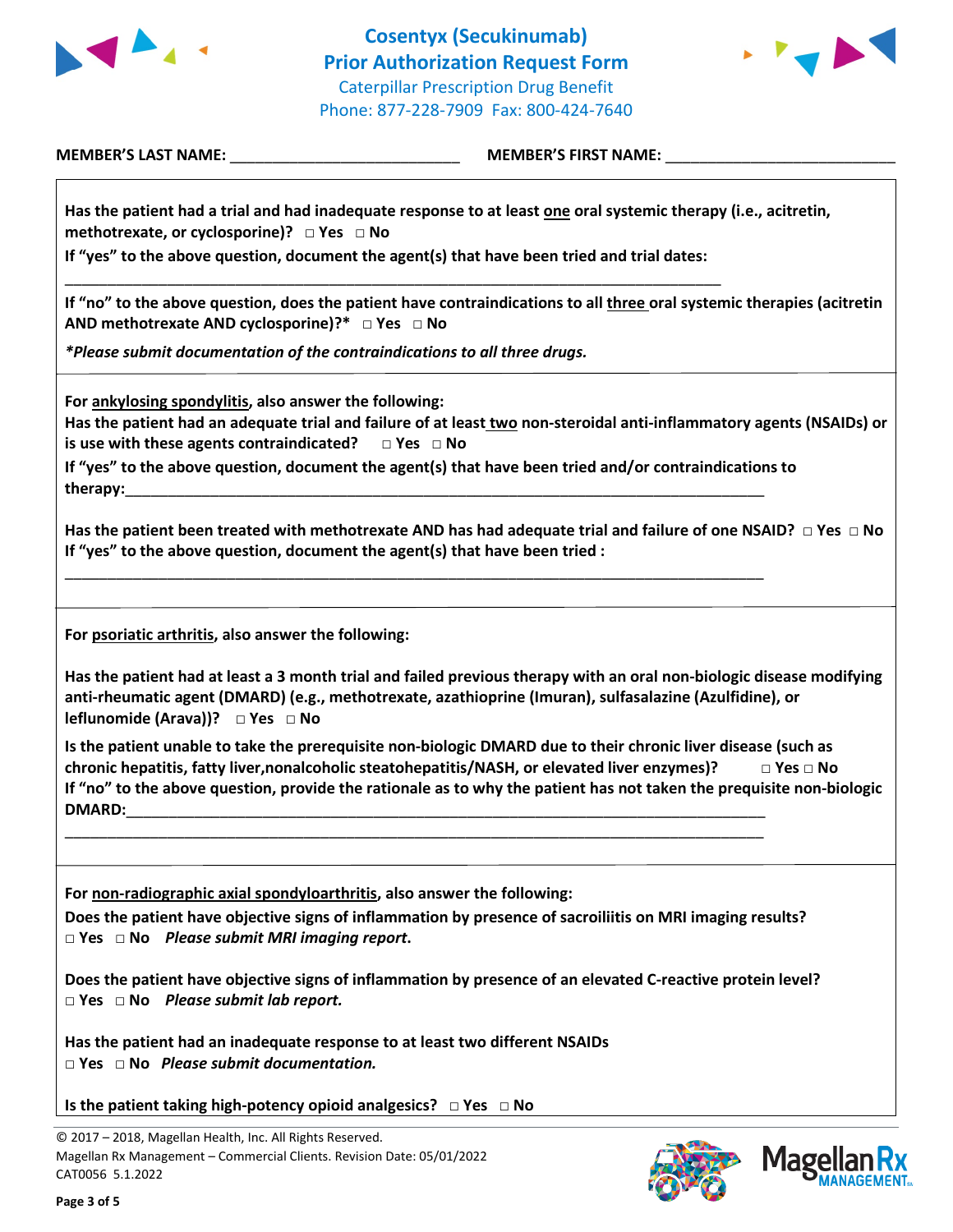



**MEMBER'S LAST NAME:** \_\_\_\_\_\_\_\_\_\_\_\_\_\_\_\_\_\_\_\_\_\_\_\_\_\_\_ **MEMBER'S FIRST NAME:** \_\_\_\_\_\_\_\_\_\_\_\_\_\_\_\_\_\_\_\_\_\_\_\_\_\_\_

**Has the patient had prior treatment with an IL-17 antagonist (such as Taltz)? □ Yes □ No**

**Does the patient have radiographic (x-ray) evidence of sacroiliitis (grade 2 or greater bilaterally OR grade 3 or higher unilaterally) □ Yes □ No** *Please submit imaging (x-ray) report***.**

**For Moderate to Severe active Juvenile Psoriatic Arthritis also answer the following: Is the medication being used in combination with methotrexate? □ Yes □ No**

**Has the patient had an adequate trial and failure of at least one non-steroidal anti-inflammatory agent (NSAID) for at least one month or is use with these agents contraindicated? □ Yes □ No If "yes" to the above question, document the agent(s) that have been tried and/or contraindications to therapy:**\_\_\_\_\_\_\_\_\_\_\_\_\_\_\_\_\_\_\_\_\_\_\_\_\_\_\_\_\_\_\_\_\_\_\_\_\_\_\_\_\_\_\_\_\_\_\_\_\_\_\_\_\_\_\_\_\_\_\_\_\_\_\_\_\_\_\_\_\_\_\_\_\_\_\_

**Has the patient been treated and had adequate trial and failure with an oral disease-modifying anti-rheumatic agent (DMARD) (methotrexate, leflunoide etc) for at least one month or is use with these agents contraindicated? □ Yes □ No**

**If "yes" to the above question, document the agent(s) that have been tried :** 

**For Active Enthesitis-related Arthritis also answer the following:**

**Has the patient had an adequate trial and failure of at least one non-steroidal anti-inflammatory agent (NSAID) for at least one month or is use with these agents contraindicated? □ Yes □ No**

**If "yes" to the above question, document the agent(s) that have been tried and/or contraindications to therapy:**\_\_\_\_\_\_\_\_\_\_\_\_\_\_\_\_\_\_\_\_\_\_\_\_\_\_\_\_\_\_\_\_\_\_\_\_\_\_\_\_\_\_\_\_\_\_\_\_\_\_\_\_\_\_\_\_\_\_\_\_\_\_\_\_\_\_\_\_\_\_\_\_\_\_\_

\_\_\_\_\_\_\_\_\_\_\_\_\_\_\_\_\_\_\_\_\_\_\_\_\_\_\_\_\_\_\_\_\_\_\_\_\_\_\_\_\_\_\_\_\_\_\_\_\_\_\_\_\_\_\_\_\_\_\_\_\_\_\_\_\_\_\_\_\_\_\_\_\_\_\_\_\_\_\_\_\_\_

\_\_\_\_\_\_\_\_\_\_\_\_\_\_\_\_\_\_\_\_\_\_\_\_\_\_\_\_\_\_\_\_\_\_\_\_\_\_\_\_\_\_\_\_\_\_\_\_\_\_\_\_\_\_\_\_\_\_\_\_\_\_\_\_\_\_\_\_\_\_\_\_\_\_\_\_\_\_\_\_\_\_

**Has the patient been treated and had adequate trial and failure with an oral disease-modifying anti-rheumatic agent (DMARD) (methotrexate, leflunoide etc) for at least one month or is use with these agents contraindicated? □ Yes □ No**

**If "yes" to the above question, document the agent(s) that have been tried :** 

**Renewal Criteria: Is prescriber a dermatologist or rheumatologist? □ Yes □ No**

**Is patient continuing to have a positive response to therapy? □ Yes □ No** *Please submit chart documentation.*

**Are there any other comments, diagnoses, symptoms, medications tried or failed, and/or any other information the physician feels is important to this review?**

© 2017 – 2018, Magellan Health, Inc. All Rights Reserved. Magellan Rx Management – Commercial Clients. Revision Date: 05/01/2022 CAT0056 5.1.2022